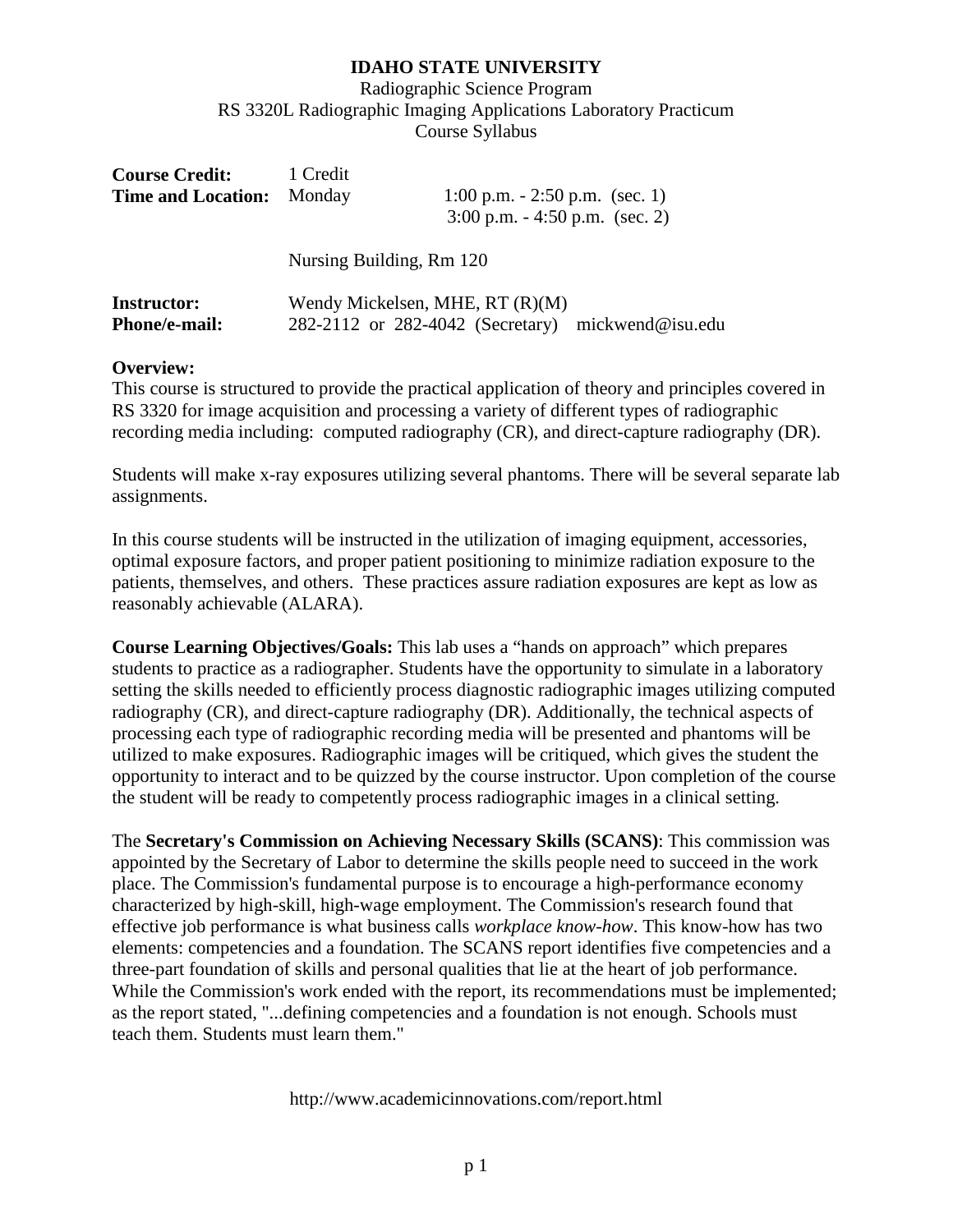Radiographic Science Program RS 3320L Radiographic Imaging Applications Laboratory Practicum Course Syllabus

| Description of SCANS competencies are as follows: |                                                                         |  |  |  |
|---------------------------------------------------|-------------------------------------------------------------------------|--|--|--|
| <b>A Three Part Foundation</b>                    |                                                                         |  |  |  |
| 1. Basic Skills                                   | reads, writes, performs arithmetic and mathematical operations, listens |  |  |  |
|                                                   | and speaks                                                              |  |  |  |
| 2. Thinking Skills                                | thinks creatively, makes decisions, solves problems, visualizes, knows  |  |  |  |
|                                                   | how to learn, and reasons                                               |  |  |  |
| 3. Personal Qualities                             | displays responsibility, self-esteem, sociability, self-management, and |  |  |  |
|                                                   | integrity and honesty                                                   |  |  |  |
| <b>The Five Competencies</b>                      |                                                                         |  |  |  |
| 4. Resources                                      | identifies, organizes, plans and allocates resources                    |  |  |  |
| 5. Interpersonal                                  | works with others                                                       |  |  |  |
| 6. Information                                    | acquires and uses information                                           |  |  |  |
| 7. Systems                                        | understands complex interrelationships                                  |  |  |  |
| 8. Technology                                     | works with a variety of technologies                                    |  |  |  |

# Description of SCANS competencies are as follows:

Each of these foundations and competencies are listed after the objective that meets the competency or skill set described above.

#### **Course Learning Outcomes:**

| Upon completion of these laboratory sessions the student will be able to:      | <b>SCANS</b>  |
|--------------------------------------------------------------------------------|---------------|
| Demonstrate the proper warm up procedure for radiographic room $1 \& 2$ in the | 1,2,4,5,6,7,8 |
| lab.                                                                           |               |
| Perform all steps necessary for radiographic image acquisition utilizing CR &  | 1,2,6         |
| DR technology.                                                                 |               |
| Demonstrate the proper procedure used to imprint patient demographic           | 1,2,6         |
| information when using CR, and DR.                                             |               |
| Identify proper exposure indicator values and discuss the importance of each:  | 1,2,6         |
| lgM, S, EI                                                                     |               |
| Perform image duplication.                                                     | 1,2,6         |
| Analyze radiographs for accuracy of positioning and/or technique.              | 1,2,3,6       |
| Critique radiographs based on evaluation criteria provided in the textbook and | 1,2,3,5,6     |
| provided by the instructor.                                                    |               |

**Code of Ethics:** RS 3320L adheres to the ISU Code of Conduct. In particular, academic dishonesty, however small, creates a breach in academic integrity. A student's participation in this course comes with the expectation that his or her work will be completed in full observance of the ISU Code of Student Conduct.

**Academic Dishonesty Policy:** Academic dishonesty (cheating, plagiarism, etc.) will not be tolerated in this class and may result in suspension or dismissal from this course and from the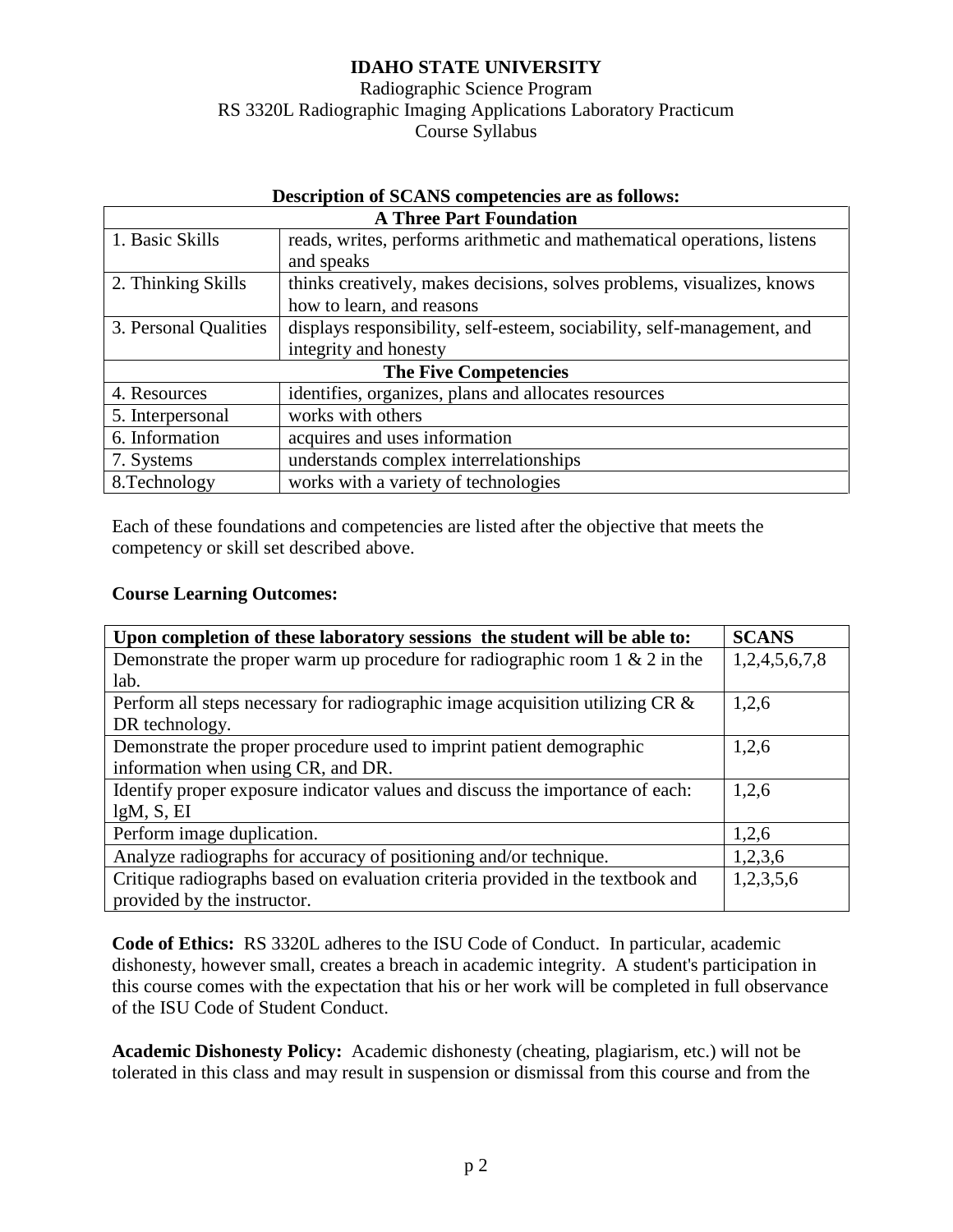Radiographic Science Program RS 3320L Radiographic Imaging Applications Laboratory Practicum Course Syllabus

program. Cases will also be referred to the Dean of Students for possible dismissal from the university.

Cheating includes, but is not limited to, (1) use of any unauthorized assistance in taking quizzes, tests, or examinations; (2) dependence upon the aid of sources beyond those authorized by the instructor in writing papers, preparing reports, solving problems, or completing other assignments; or (3) the acquisition of tests or other academic materials belonging to the university faculty or staff without permission.

Plagiarism includes, but is not limited to, the use of, by paraphrase or direct quotation without correct recognition, the published or unpublished works of another person. The use of materials generated by agencies engaged in "selling" term papers is also plagiarism.

Many components RS 3320L are designed to be highly interactive. Students are encouraged to take full advantage of the many resources available including Internet sites, handouts and workbooks, other textbooks and journals, faculty, and peers. This interactive collegial learning environment is conducive for life-long learning.

### **Classroom Procedure**

1. **Attendance:** You are expected to attend lab 100% of the time during your scheduled section. If something urgent arises you may trade lab sections with another student. **There are no makeup sessions for missed labs, if you miss it you will receive a 0.**

## 2. **Grading Procedure:**

There are several lab assignments each worth 100 points. Each assignment must be completed and turned in prior to leaving. Laboratory assignments handed in late will be deducted 10% for each day past the scheduled turn in date, resulting in a 0% if one week or more late.

Radiographic images are taken and labeled individually. This is a mandatory requirement to receive all of the points possible during each lab session.

*In addition, it is a requirement to complete all of the labs offered during the semester. An incomplete will be issued if this requirement is not met.*

| $+\angle$ - System |      |           |           |
|--------------------|------|-----------|-----------|
| 93-100%            |      | 73-76%    | $\subset$ |
| 90-92%             | А-   | 70-72%    | $C-$      |
| 87-89%             | $B+$ | 67-69%    | D+        |
| 83-86%             | B    | 63-66%    |           |
| 80-82%             | B-   | 60-62%    | D-        |
| 77-79%             | ∼∓   | 59% Below | F         |

Letter grades will be awarded as follows: